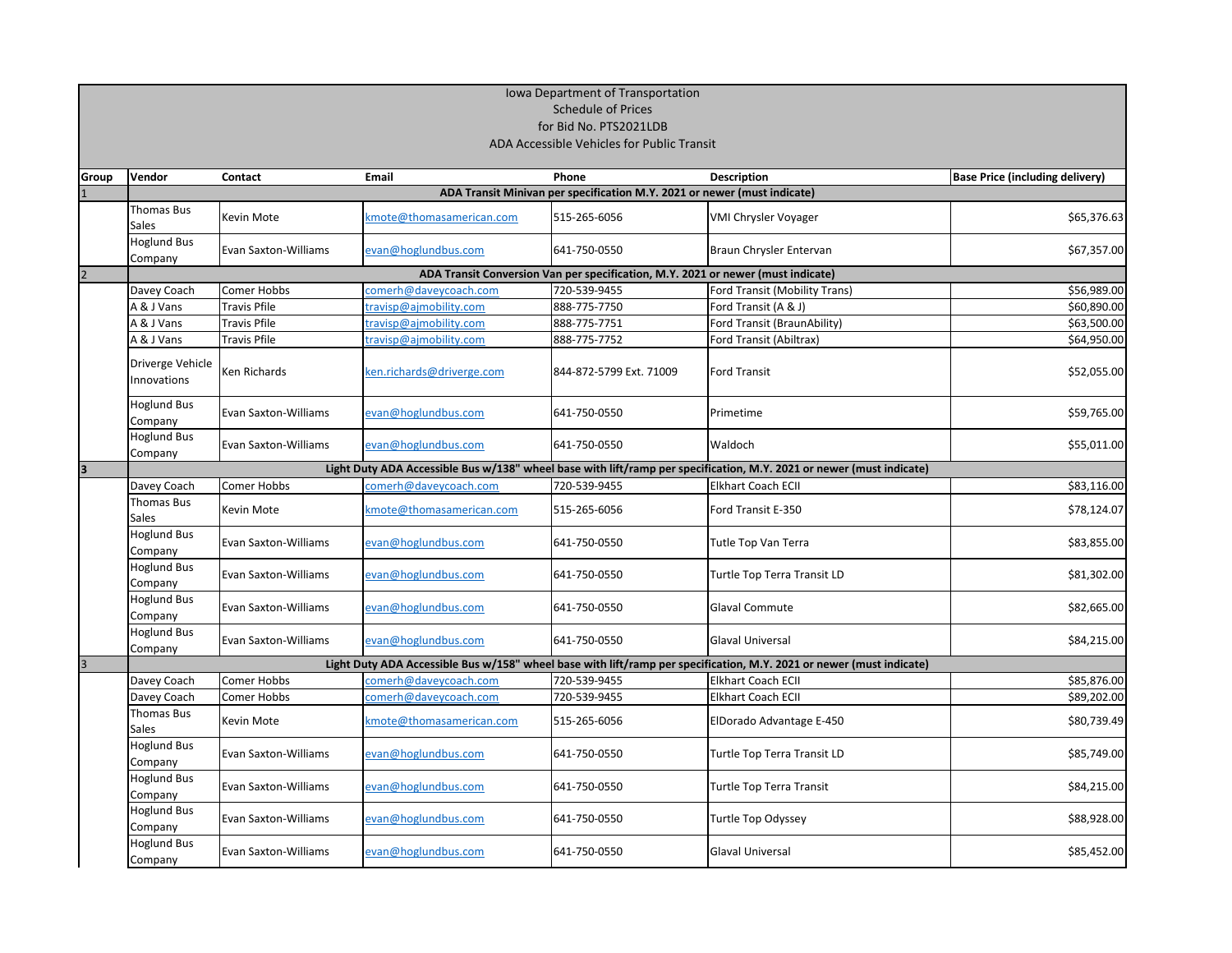|       | Iowa Department of Transportation<br><b>Schedule of Prices</b><br>for Bid No. PTS2021LDB |                      |                     |              |                    |                                        |  |  |
|-------|------------------------------------------------------------------------------------------|----------------------|---------------------|--------------|--------------------|----------------------------------------|--|--|
|       | ADA Accessible Vehicles for Public Transit                                               |                      |                     |              |                    |                                        |  |  |
| Group | <b>Vendor</b>                                                                            | Contact              | Email               | Phone        | <b>Description</b> | <b>Base Price (including delivery)</b> |  |  |
|       | <b>Hoglund Bus</b><br>Company                                                            | Evan Saxton-Williams | evan@hoglundbus.com | 641-750-0550 | Glaval Commute     | \$85,201.00                            |  |  |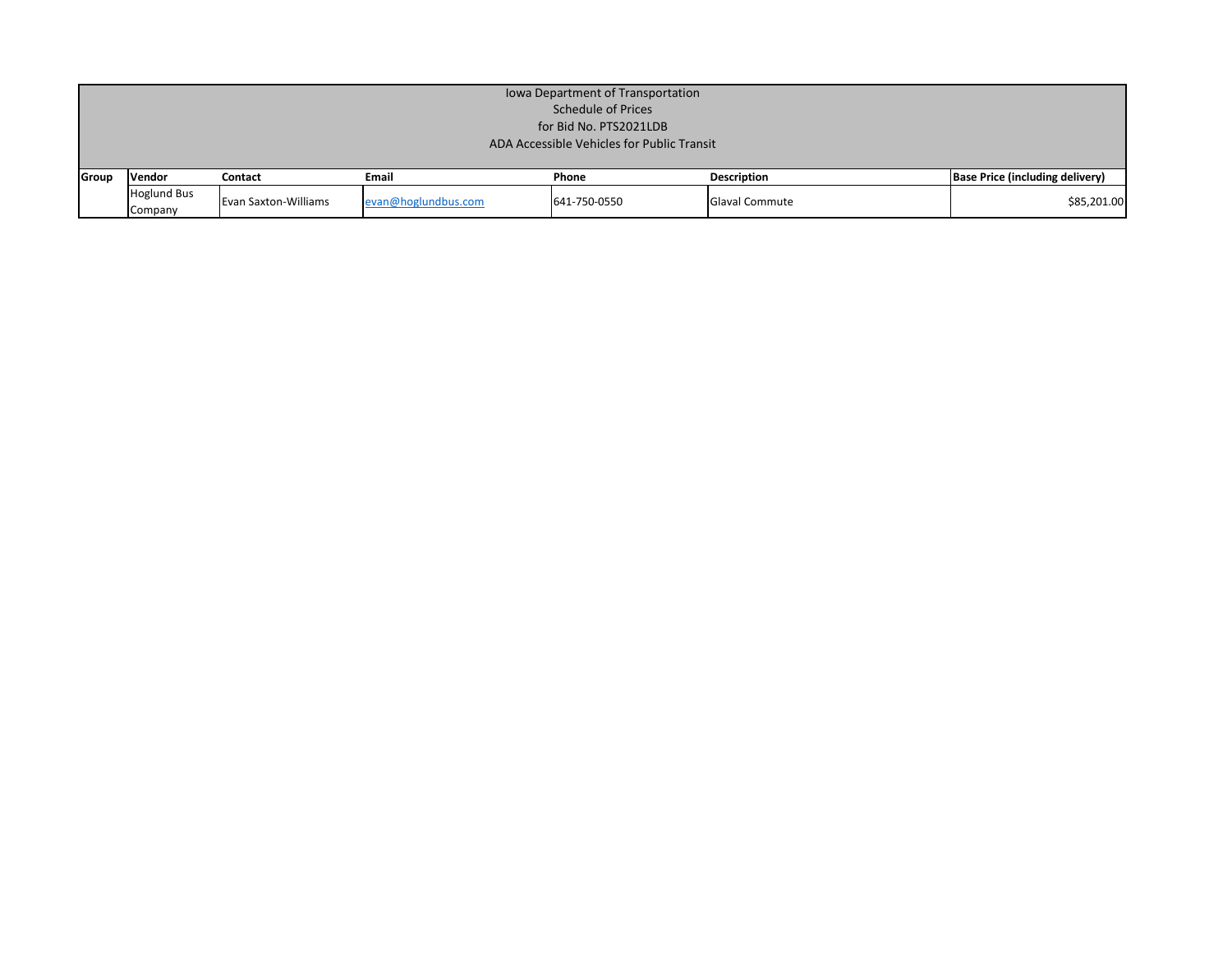|                         | Iowa Department of Transportation                                                                                         |                             |                          |                       |                                                                                                                           |                                        |  |  |
|-------------------------|---------------------------------------------------------------------------------------------------------------------------|-----------------------------|--------------------------|-----------------------|---------------------------------------------------------------------------------------------------------------------------|----------------------------------------|--|--|
|                         | <b>Schedule of Prices</b>                                                                                                 |                             |                          |                       |                                                                                                                           |                                        |  |  |
|                         | for Bid No. PTS2021LDB                                                                                                    |                             |                          |                       |                                                                                                                           |                                        |  |  |
|                         | ADA Accessible Vehicles for Public Transit                                                                                |                             |                          |                       |                                                                                                                           |                                        |  |  |
| <b>Group</b>            | Vendor                                                                                                                    | Contact                     | Email                    | <b>Phone</b>          | <b>Description</b>                                                                                                        | <b>Base Price (including delivery)</b> |  |  |
| 3                       |                                                                                                                           |                             |                          |                       | Light Duty ADA Accessible Bus w/176" wheel base with lift/ramp per specification, M.Y. 2021 or newer (must indicate)      |                                        |  |  |
|                         | Davey Coach                                                                                                               | <b>Comer Hobbs</b>          | comerh@daveycoach.com    | 720-539-9455          | Davey Coach                                                                                                               | \$90,467.00                            |  |  |
|                         | <b>Thomas Bus</b><br>Sales                                                                                                | Kevin Mote                  | kmote@thomasamerican.com | 515-265-6056          | ElDorado Advantage E-450                                                                                                  | \$84,980.63                            |  |  |
|                         | Hoglund Bus<br>Company                                                                                                    | <b>Evan Saxton-Williams</b> | evan@hoglundbus.com      | 641-750-0550          | <b>Tutle Top Terra Transit</b>                                                                                            | \$89,953.00                            |  |  |
|                         | <b>Hoglund Bus</b><br>Company                                                                                             | <b>Evan Saxton-Williams</b> | evan@hoglundbus.com      | 641-750-0550          | Turlte Top Odyssey                                                                                                        | \$95,231.00                            |  |  |
|                         | Hoglund Bus<br>Company                                                                                                    | <b>Evan Saxton-Williams</b> | evan@hoglundbus.com      | 641-750-0550          | <b>Glaval Universal</b>                                                                                                   | \$86,984.00                            |  |  |
| $\overline{\mathbf{4}}$ |                                                                                                                           |                             |                          |                       | Low Floor Light Duty ADA Accessible Bus w/138" wheel base with ramp per specification, M.Y. 2021 or newer (must indicate) |                                        |  |  |
|                         | <b>Creative Bus</b><br><b>Sales</b>                                                                                       | Jim Witmer                  | imw@creativebussales.com | 888-633-8380 Ext. 298 | Lone Star 3500                                                                                                            | \$112,133.00                           |  |  |
| $\overline{4}$          |                                                                                                                           |                             |                          |                       | Low Floor Light Duty ADA Accessible Bus w/158" wheel base with ramp per specification, M.Y. 2021 or newer (must indicate) |                                        |  |  |
|                         | Creative Bus<br>Sales                                                                                                     | Jim Witmer                  | imw@creativebussales.com | 888-633-8380 Ext. 298 | Arboc Spirit of Freedom                                                                                                   | \$107,436.00                           |  |  |
|                         | <b>Hoglund Bus</b><br>Company                                                                                             | <b>Evan Saxton-Williams</b> | evan@hoglundbus.com      | 641-750-0550          | Primetime MT-1                                                                                                            | \$99,848.00                            |  |  |
| $\overline{4}$          | Low Floor Light Duty ADA Accessible Bus w/176" wheel base with ramp per specification, M.Y. 2021 or newer (must indicate) |                             |                          |                       |                                                                                                                           |                                        |  |  |
|                         | Creative Bus<br>Sales                                                                                                     | Jim Witmer                  | imw@creativebussales.com | 888-633-8380 Ext. 298 | Arboc Spirit of Independence                                                                                              | \$108,542.00                           |  |  |
|                         | <b>Hoglund Bus</b><br>Company                                                                                             | <b>Evan Saxton-Williams</b> | evan@hoglundbus.com      | 641-750-0550          | New England Wheels Frontrunner                                                                                            | \$141,897.00                           |  |  |
| $\overline{\mathbf{5}}$ | Medium Duty ADA Accessible Bus to 28ft wheel base with lift/ramp per specification, M.Y. 2021 or newer (must indicate)    |                             |                          |                       |                                                                                                                           |                                        |  |  |
|                         | <b>Thomas Bus</b><br><b>Sales</b>                                                                                         | <b>Kevin Mote</b>           | kmote@thomasamerican.com | 515-265-6056          | ElDorado Advantage XL F-550 Gas                                                                                           | \$97,559.47                            |  |  |
|                         | <b>Thomas Bus</b><br><b>Sales</b>                                                                                         | Kevin Mote                  | cmote@thomasamerican.com | 515-265-6056          | ElDorado Advantage XL F-550 Diesel                                                                                        | \$110,059.96                           |  |  |
|                         | <b>Hoglund Bus</b><br>Company                                                                                             | <b>Evan Saxton-Williams</b> | evan@hoglundbus.com      | 641-750-0550          | Glaval Entourage                                                                                                          | \$102,311.00                           |  |  |
| $\overline{\mathbf{5}}$ |                                                                                                                           |                             |                          |                       | Medium Duty ADA Accessible Bus w/29-32 ft wheel base with lift/ramp per specification, M.Y. 2021 or newer (must indicate) |                                        |  |  |
|                         | Thomas Bus<br>Sales                                                                                                       | Kevin Mote                  | kmote@thomasamerican.com | 515-265-6056          | ElDorado Advantage XL F-550 Gas                                                                                           | \$99,854.24                            |  |  |
|                         | <b>Thomas Bus</b><br><b>Sales</b>                                                                                         | Kevin Mote                  | kmote@thomasamerican.com | 515-265-6056          | ElDorado Advantage XL F-550 Diesel                                                                                        | \$110,700.11                           |  |  |
|                         | <b>Thomas Bus</b><br><b>Sales</b>                                                                                         | <b>Kevin Mote</b>           | kmote@thomasamerican.com | 515-265-6056          | ElDorado Advantage XL 32' Gas                                                                                             | \$102,080.66                           |  |  |
|                         | Thomas Bus<br><b>Sales</b>                                                                                                | <b>Kevin Mote</b>           | kmote@thomasamerican.com | 515-265-6056          | ElDorado Advantage XL 32' Diesel                                                                                          | \$112,926.53                           |  |  |
|                         | Creative Bus<br><b>Sales</b>                                                                                              | Jim Witmer                  | imw@creativebussales.com | 888-633-8380 Ext. 298 | Arboc Spirit of Equess                                                                                                    | \$340,445.00                           |  |  |